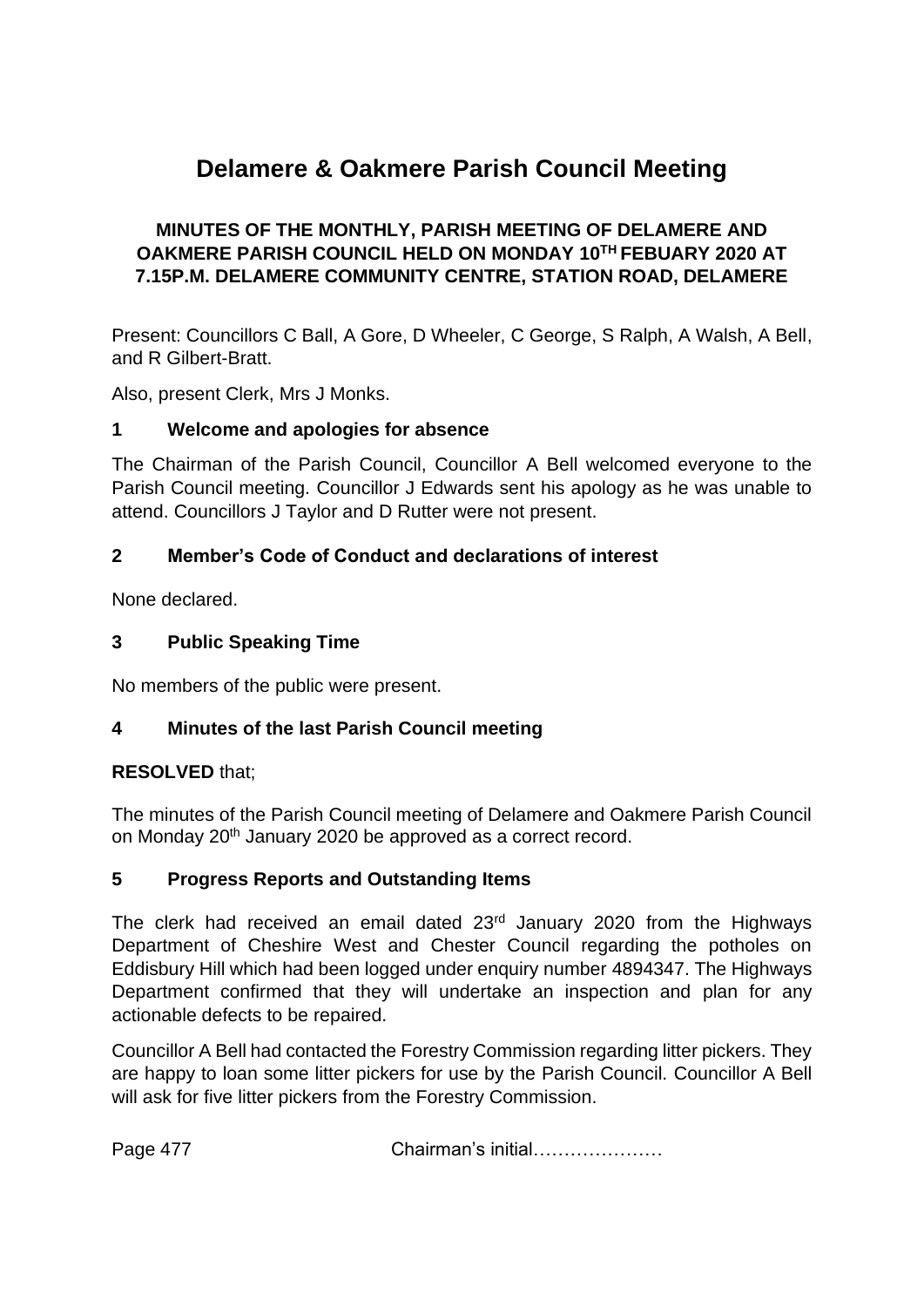The clerk received an email dated 27<sup>th</sup> January 2020 from the Greenspace Officer at Cheshire West and Chester Council they confirmed that they have received the copy of the management plan and will consider the information supplied. The replacement of the wire meshing will be considered however in the interim they have made the areas of loose netting secure in order to ensure that the decking is safe.

Councillor C George reported that he would undertake the inspections for Frith Avenue and for Little Wood for February and send the report to the clerk.

# **6 Correspondence**

The Parish Council have been invited to the induction of the new Rector on Tuesday 17<sup>th</sup> March at 7.30pm at St Peters Church with a reception at the community centre after the service. Councillor A Bell confirmed that he will attend and represent the Parish Council. The clerk was asked to book him a place.

The clerk has received an email dated 5<sup>th</sup> February 2020 from the Quarry Manager of Crown Farm regarding at meeting on Tuesday 19th May 2020. The site tour is at 1pm followed by a meeting at 2pm. Councillors D Wheeler, A Gore and R Gilbert-Bratt will attend and the clerk was asked to book them a place.

Councillor A Gore reported that potholes on Eddisbury Hill continued to be an issue and will send photos to the clerk in order for these to be logged with the Highways Department of Cheshire West and Chester Council.

The clerk received an email dated 15<sup>th</sup> January 2020 from Kelsall Parish Council regarding anti-social behaviour in the area.

The clerk received a telephone call on 29<sup>th</sup> January 2020 from a company regarding the potholes at the top of Waste Lane, these have been reported to Cheshire West and Chester Council under HW171097467.

The clerk has received some questionnaire forms back regarding the Frith Avenue field and she is collating the responses from residents.

The clerk has received an email dated 3<sup>rd</sup> February 2020 regarding a defibrillator training course at the community centre on Tuesday 18th February 2020 at 7pm. All Parish Councillors were welcome to attend.

The clerk has received a letter regarding the increase in the pension contribution rates for Cheshire Pension Fund from 1<sup>st</sup> April 2020. The current rate is 21.8% and this will increase to 22.6% from 1<sup>st</sup> April 2020. The clerk will notify Cheshire Community Action who administers the payroll.

# **7 Planning**

No planning applications had been received.

Page 478 Chairman's initial…………………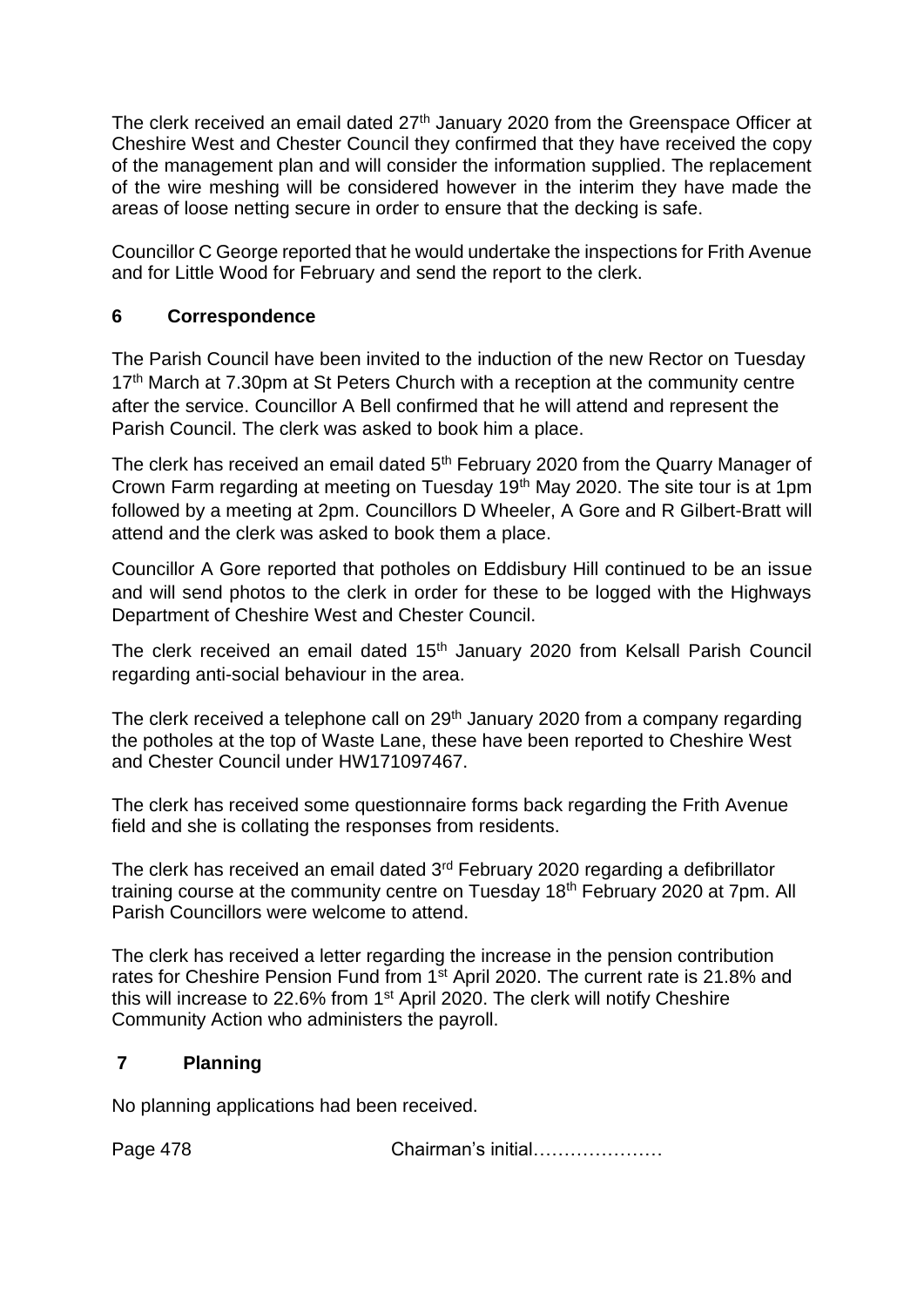## **8 Finance**

Amended standing order forms were completed and signed in order to amend the clerk's salary and pension contributions from February 2020 onwards in light of the pay award.

The clerk reported that the current bank balances were as follows and bank statements showing these amounts were presented and signed by the Chairman.

Bank account balance is £25,613.27 as at 31<sup>st</sup> January 2020.

(The bank balance amount includes the New Homes Bonus fund)

Earmarked funds as follows;

£3160.00 for speed sign on Station Road agreed at December 2019 meeting. £872.83 for Parish Council solicitors' fees (Butcher & Barlow) appointed 16<sup>th</sup> October 2017. (deduced from the New Homes Bonus fund).

£2,000 for Frith Avenue project, resolved to spend in November minutes.

New Homes Bonus fund (which is included in the bank balance) is £12559.76. Income is £44.00 advertising income.

## **RESOLVED** that;

the following payments be authorised;

| Method of<br>payment               | Payee                               | Particulars of payment                           | Amount  |
|------------------------------------|-------------------------------------|--------------------------------------------------|---------|
| Standing<br>Order 21 <sup>st</sup> | <b>Clerk</b>                        | Salary for Feb                                   | £369.19 |
| Standing<br>Order 21 <sup>st</sup> | <b>Cheshire Pension Fund</b>        | Employers &<br>employees<br>contribution for Feb | £133.35 |
| 001061                             | <b>Clerk</b>                        | <b>Expenses for Feb</b>                          | £54.78  |
| 001062                             | St Peters Churchyard Fund           | Grant/donation                                   | £664.00 |
| 001063                             | <b>Delamere Community</b><br>Centre | Grant/donation                                   | £350.00 |
| 001064                             | <b>Tarporley Hospital</b>           | Grant/donation                                   | £200.00 |
| 001065                             | Oakmere Cricket Club                | Grant/donation                                   | £100.00 |
| 001066                             | <b>NW Air Ambulance</b>             | Grant/donation                                   | £100.00 |
| 001067                             | Oakmere Methodist Church            | Grant/donation                                   | £100.00 |

Page 479 Chairman's initial…………………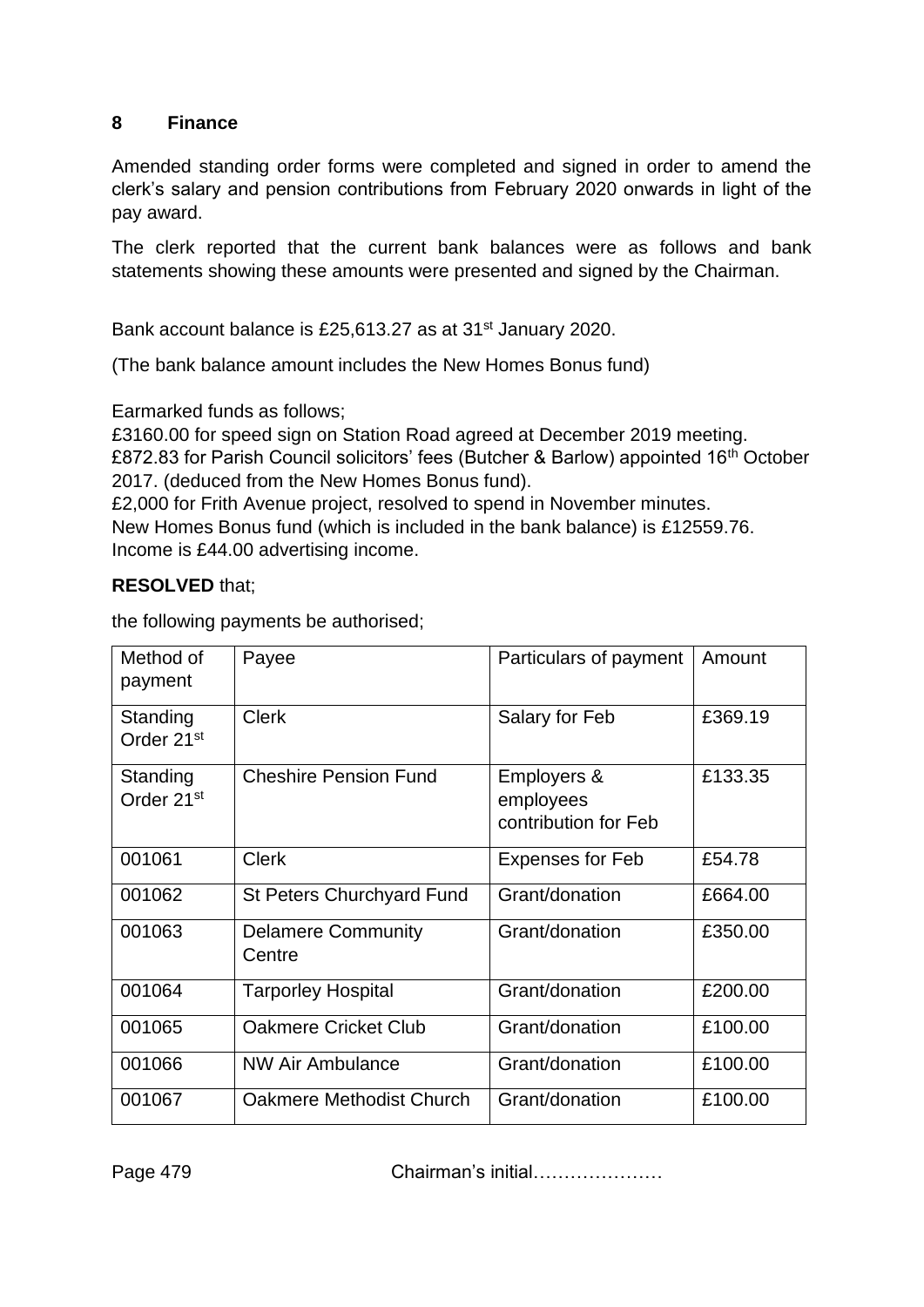# **9 Right hand turn for St Peters Church**

The clerk had contacted the Highways Department of Cheshire West and Chester Council regarding the estimated cost of the alterations to install a right turn for St Peters Church. The estimated cost of this was £4,000 to £5,000.

# **RESOLVED** that;

This was too expensive an option to pursue currently.

## **10 Neighbourhood Plan**

Councillor J Edwards has consulted both Norley Parish Council and Manley Parish Council in order to extend the boundary of the Neighbourhood Plan into their Parishes.

The Neighbourhood Plan will therefore include the entirety of the Delamere and Oakmere Parish Council area except for that part covered by the Kelsall Neighbourhood Plan (Yeld Lane etc.). It will also include the bulk of Delamere Forest that forms part of Manley Parish Council's area, and a section of fields adjacent to Delamere Road and Delamere Forest that forms part of Norley Parish Council's boundary but is not covered under their Neighbourhood Plan.

## **RESOLVED** that;

The Parish Council declared an intent to create a Neighbourhood Plan and to use the Parish boundary (excluding those areas already covered by Kelsall Neighbourhood Plan) and the bulk of Delamere Forest that forms part of Manley Parish Council's area, and a section of fields adjacent to Delamere Road and Delamere Forest that forms part of Norley Parish Council's boundary but is not covered under their Neighbourhood Plan.

## **11 License agreement for Interactive speed sign**

The clerk has received a licence agreement for the interactive speed sign on Station Road. The interactive speed sign cannot be installed until this signed legal agreement is returned and the Highways Department have confirmed that the installation can go ahead. The clerk was unsure of what additional checks Cheshire West and Chester Council required as part of this licence agreement as such it was not signed until confirmation of what was required was provided and the checks had been undertaken.

The clerk confirmed that she had added the new speed sign onto the Parish Council's asset register.

The clerk had contacted the Parish Council's insurance provider and they had confirmed that there was contents over for the value of £3,160.00 and that the Parish Council had insurance cover for third party claims for up to at least five million pounds and was covered for any act of negligence in relation to the speed sign which resulted in damage to third party persons or property.

Page 480 **Chairman's initial………………**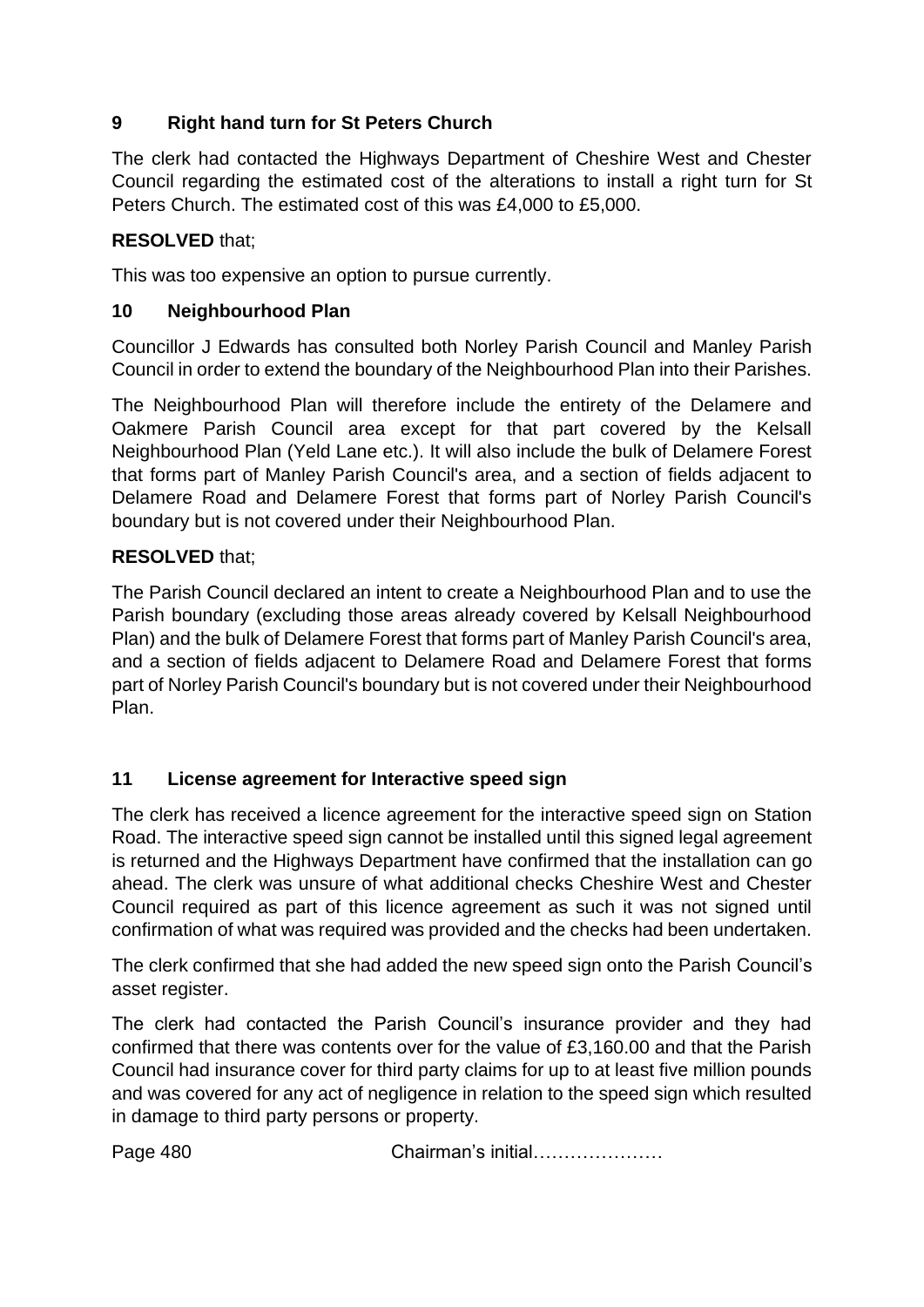## **12 Car Parking on Ashton Road Delamere**

Following the Parish Council meeting in January, the clerk had contacted both the Highways Department of Cheshire West and Chester Council and the Forestry Commission with regards to this matter.

The Highways Department of Cheshire West and Chester Council stated as the majority of the parking along this section is within the Forestry Commission land the Parish Council would have to contact the Forestry Commission requesting their action on this matter.

The Forestry Commission replied in an email dated 29<sup>th</sup> January 2020 stating the Forestry Commission have taken a few steps to try and alleviate parking issues such as cleaning out laybys to make them more obvious, improving parking signage around the visitors centre, promoting the use of the train and they were improving parking facilities at the visitors centre as part of the long term development project.

The clerk was asked to contact the member of the public concerned in order to provide an update on this.

#### **13 Grit bins**

Councillor A Gore reported that after researching the matter in some depth a 115 litre grit bin would be most suitable.

The locations of the grit bins were confirmed to be;

One on the land near the Parish Council notice board on the left as you turn right coming from the direction of Chester off the A556, into Mere crescent.

One is on the corner of Chester Road and Shakerley Close.

One is the corner of Chester Road and Frith Avenue.

One is on the corner of Mere Crescent and Chrimes Drive

One halfway down Racecourse Lane.

The clerk will send the maps with the locations and details of the grit bins to the Highways Department of Cheshire West and Chester Council for their approval. The locations of the proposed grit bins would then be advertised by Cheshire West and Chester Council.

Page 481 **Chairman's initial………………**